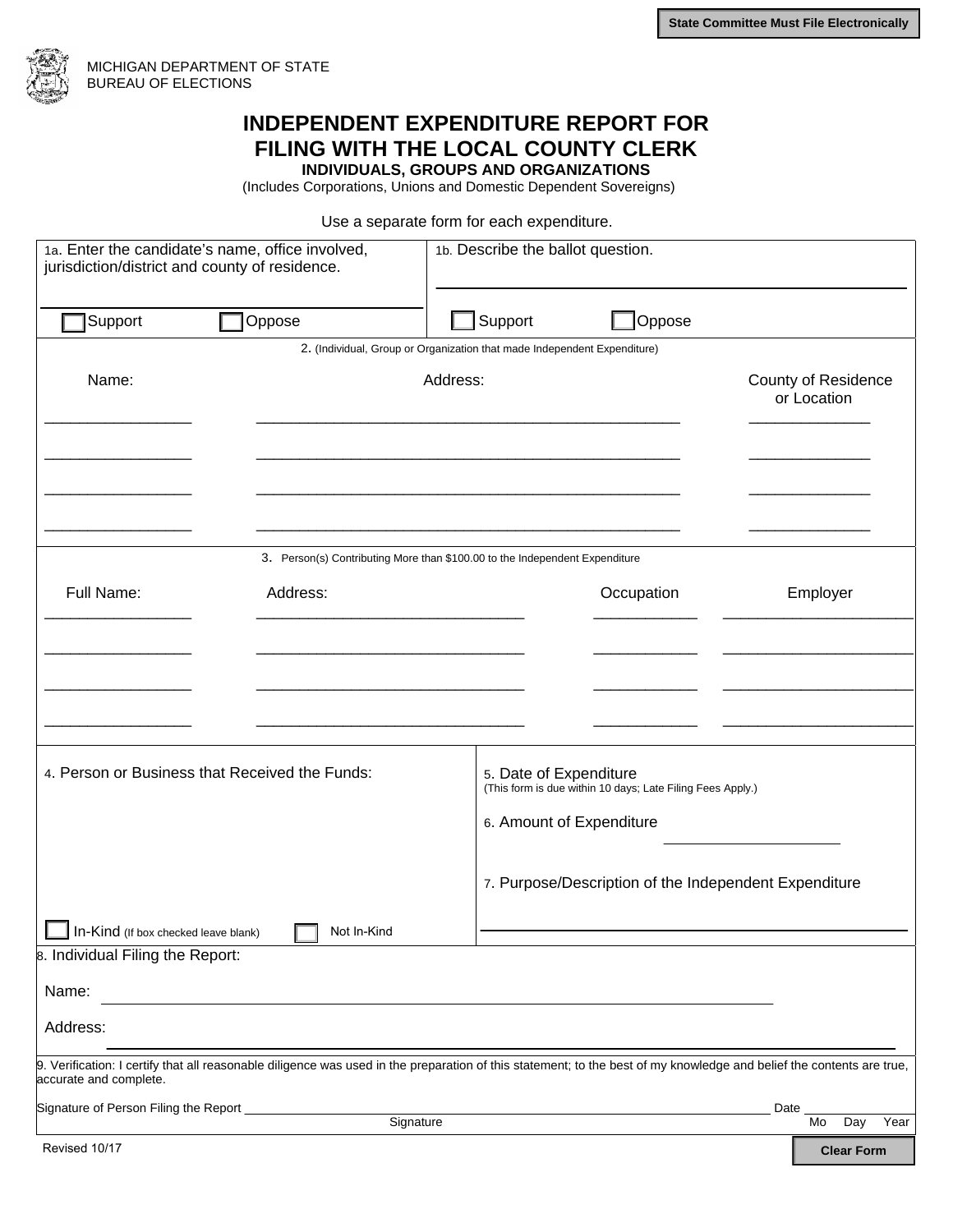## INSTRUCTIONS FOR COMPLETING THE INDEPENDENT EXPENDITURE REPORT LOCAL LEVEL FILERS ONLY

An individual, group or organization that spends more than \$100.00 in a calendar year on "independent expenditures" to support or oppose the nomination or election of a local level candidate or advocate the qualification, passage or defeat of a local ballot question (includes millage issues) is required to file this form as required under Michigan's Campaign Finance Act, (MCFA) P.A. 388 of 1976. The filing is required to be made within 10 calendar days of meeting the \$100.00 threshold. An organization includes but is not limited to a corporation, union or domestic dependent sovereign.

**This form is NOT filed by a group or organization registered as a committee under the MCFA**; committees registered under the MCFA disclose their expenditures on forms specially designed for their use. A group or an organization must register as a "committee" under the MCFA as soon as it spends or receives \$500.00 or more in a calendar year to influence voters for or against the nomination or election of a candidate or qualification, passage or defeat of a ballot question. See exemptions below

## **Exemptions:**

- An individual, other than a candidate, does not constitute a committee;
- A group or organization, other than a committee registered in Michigan, that uses funds from its treasury and does not solicited or accept funds from other sources to make an independent expenditure does not constitute a committee; and
- A group or organization, other than a committee registered in Michigan, that uses funds from its treasury and does not solicited or accept funds from other sources to make a contribution to a Ballot Question Committee or Independent Expenditure Committee (SuperPAC) does not constitute a committee.

*Do not use this form for reporting on statewide ballot questions or candidates for Governor, Lt. Governor, Secretary of State, Attorney General, Member of State Board of Education, U of M Board of Regent, MSU Trustee, WSU Board of Governors, Supreme Court , State Representative, State Senate or if the person making the expenditure resides out of state. In these cases, the form must be filed electronically with the Michigan Department of State's, Bureau of Elections.* 

**Independent Expenditure** means an expenditure by a person if the expenditure is not made in cooperation, consultation or concert with, or at the request or suggestion of, a ballot question committee or a candidate, a candidate committee or its agents or a political party committee or its agents, and if the expenditure is not a contribution to a committee.

An individual, group or organization has made an "independent expenditure" if:

- the money was spent to support or oppose the nomination or election of a candidate or advocate the qualification passage or defeat of a ballot question (includes millage issues);
- goods or services were provided to support or oppose the nomination or election of a candidate or advocate the qualification passage or defeat of a ballot question (includes millage issues);
- the money was not spent in cooperation, consultation or concert with, or at the request or suggestion of:
	- a ballot question committee or its agents
	- a candidate, a candidate committee or its agents or a
	- political party committee or its agents;
- goods or services were provided without cooperation, consultation or not in concert with, or at the request or suggestion of:
	- a ballot question committee or its agents
	- a candidate, a candidate committee or its agents or a
	- political party committee or its agents;
- the money was not given to a committee registered under the MCFA;
- goods or services were not provided to a committee registered under the MCFA.

**Filing Official:** Complete this paper form and forward to the appropriate County [Clerk's Office](http://www.michigan.gov/sos/0,4670,7-127-1633_8722-103241--,00.html) when:

- Ballot Question Supported or Opposed is a county or local proposal.
- Candidate Supported or Opposed is running for a County, Township, City, Village, other local level office or judicial office (excluding Supreme Court).